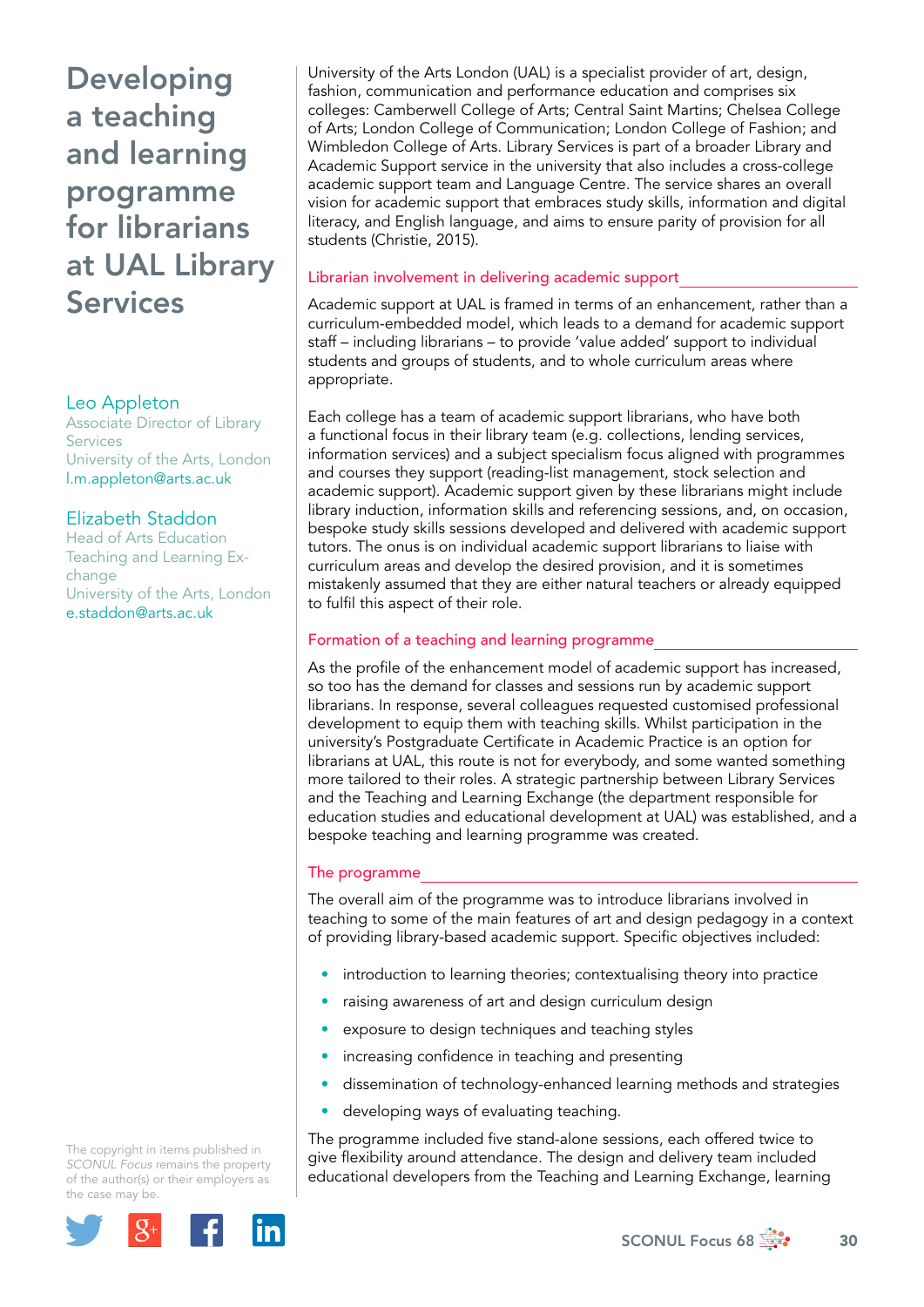technologists, the Head of Widening Participation (London College of Communication), Associate Director of Library Services, academic support librarians, academic support co-ordinators and guest speakers from other universities.

Academic support librarians were encouraged to attend all sessions, though some were only able to attend two or three. The final session included participant presentations designed to consolidate learning and develop evaluation and reflection techniques by evaluating the course itself.

### Session 1 – Introduction to teaching and learning in the arts (3 hours)

*Overview of approaches to teaching and learning in an arts context, and theoretical frameworks that can be used to inform these approaches*

#### Aims

- to familiarise participants with the range of teaching and learning formats at UAL
- to explore theoretical positions to support understanding of teaching and learning in arts disciplines, incorporating inclusivity
- to relate these formats and theoretical positions to own practice

# **Content**

- review of teaching and learning formats and spaces
- perceived and actual differences between written and practical work
- introduction to learning theories
- teaching for inclusivity
- cultural sensitivity

Session 2 – Approaches to teaching and learning (full day)

*Approaches to curriculum liaison, and design of library-related teaching and learning support activities. To include review of curriculum planning aligned with Quality Assurance Agency and UAL regulations, and exploration and evaluation of alternative and complementary approaches to session design*

#### Aims

- to understand key approaches to curriculum design that can be applied at course, unit and session level
- to introduce a range of alternative approaches to teaching design
- to identify ways of preparing learning and teaching support sessions
- to develop sound approaches to curriculum liaison, session design, and teaching and supporting learning in specific contexts

#### Content:

- contribution to programme, course and unit design and delivery (i.e. validation, early involvement in assignment briefs, librarian attendance and experience in lessons and lectures)
- learning outcomes-based curriculum design
- illustration and review of different approaches to teaching design from UAL librarians and guest presenters
- supporting those writing dissertations, including early engagement in discussions about preparing for dissertation and understanding dissertation format

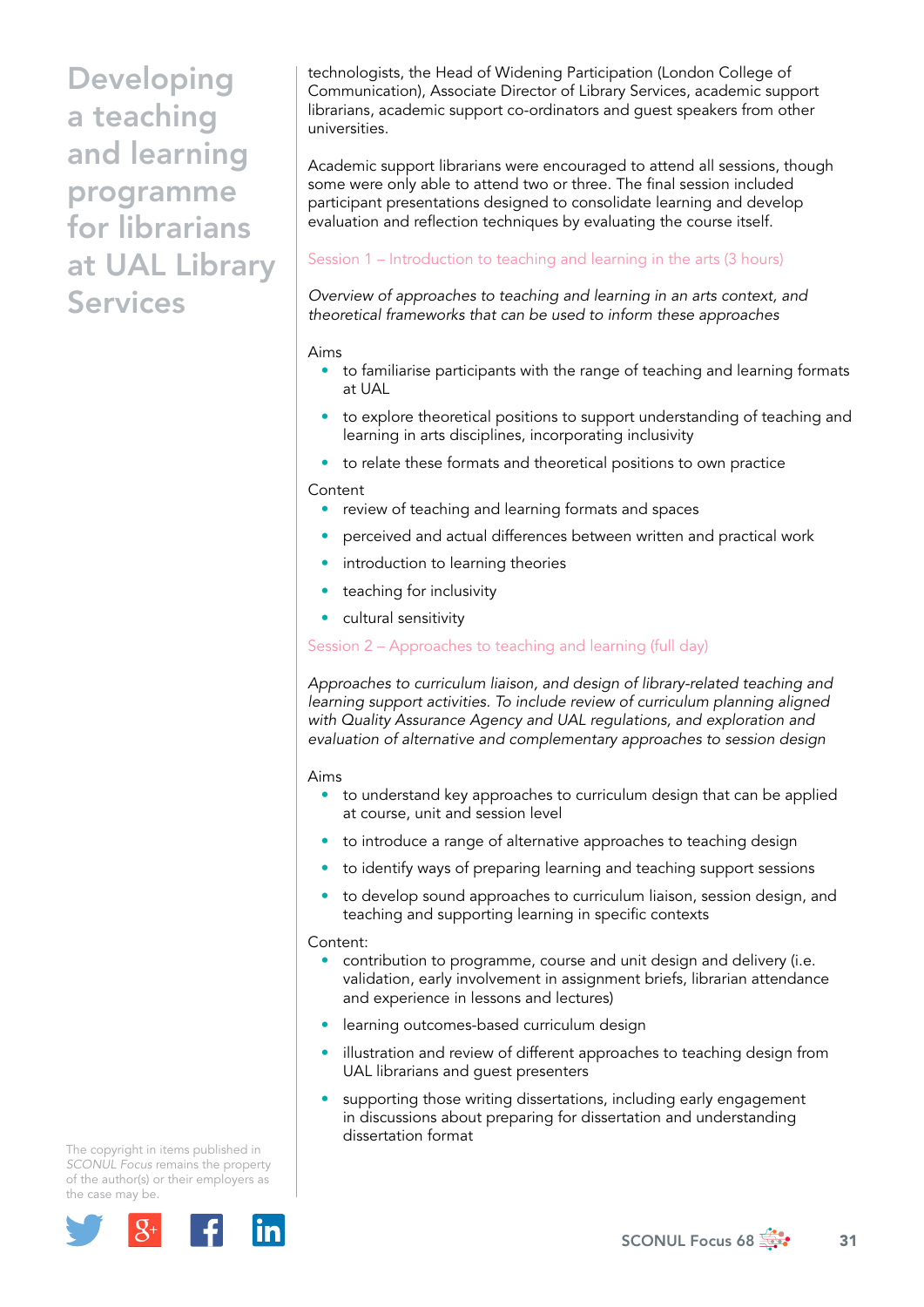# Session 3 – Presentation skills (3 hours)

### *Styles and techniques for presenting and public speaking*

### Aims

- to build confidence in presenting
- to identify the learning objectives of presentations
- to explore techniques for giving effective presentations

### **Content**

- overview of public speaking
- confidence building
- skills (vocal, body language, etc.)
- reflective exercise

At the end of this session, participants are asked to prepare a short presentation or micro-lesson to be trialled with colleagues at the final session.

# Session 4 – Educational technology (3 hours)

*A round-table seminar at which participants and invited colleagues demonstrate or outline technologies they have designed, used or plan to use to support teaching and learning activity*

#### Aims

- to enhance awareness of current trends in educational technology
- to disseminate ways of using technology in academic support contexts
- to learn from practical experience of using learning technology
- to evaluate advantages and disadvantages of particular technologies

### Session five – evaluating teaching (4 hours)

*Giving prepared peer presentations or micro-lessons, approaches to teaching evaluation, and individual reflection for professional development*

#### Aims

- to provide a rationale for taking a reflective approach to professional practice
- to identify a range of reflective techniques, including peer observation of teaching
- to encourage reflective approaches to practice
- to identify individual and collective next steps for professional development

### Content

- peer presentations or micro-lessons
- approaches to evaluation, and evaluation of programme
- models of reflective practice and how to use them
- professional recognition with the Higher Education Academy

### Evaluation of the programme

UAL Library Services has forty academic support librarians across the six colleges (including weekend and evening teams). The programme targeted this group of staff in particular. Of these, 28 attended four or five sessions

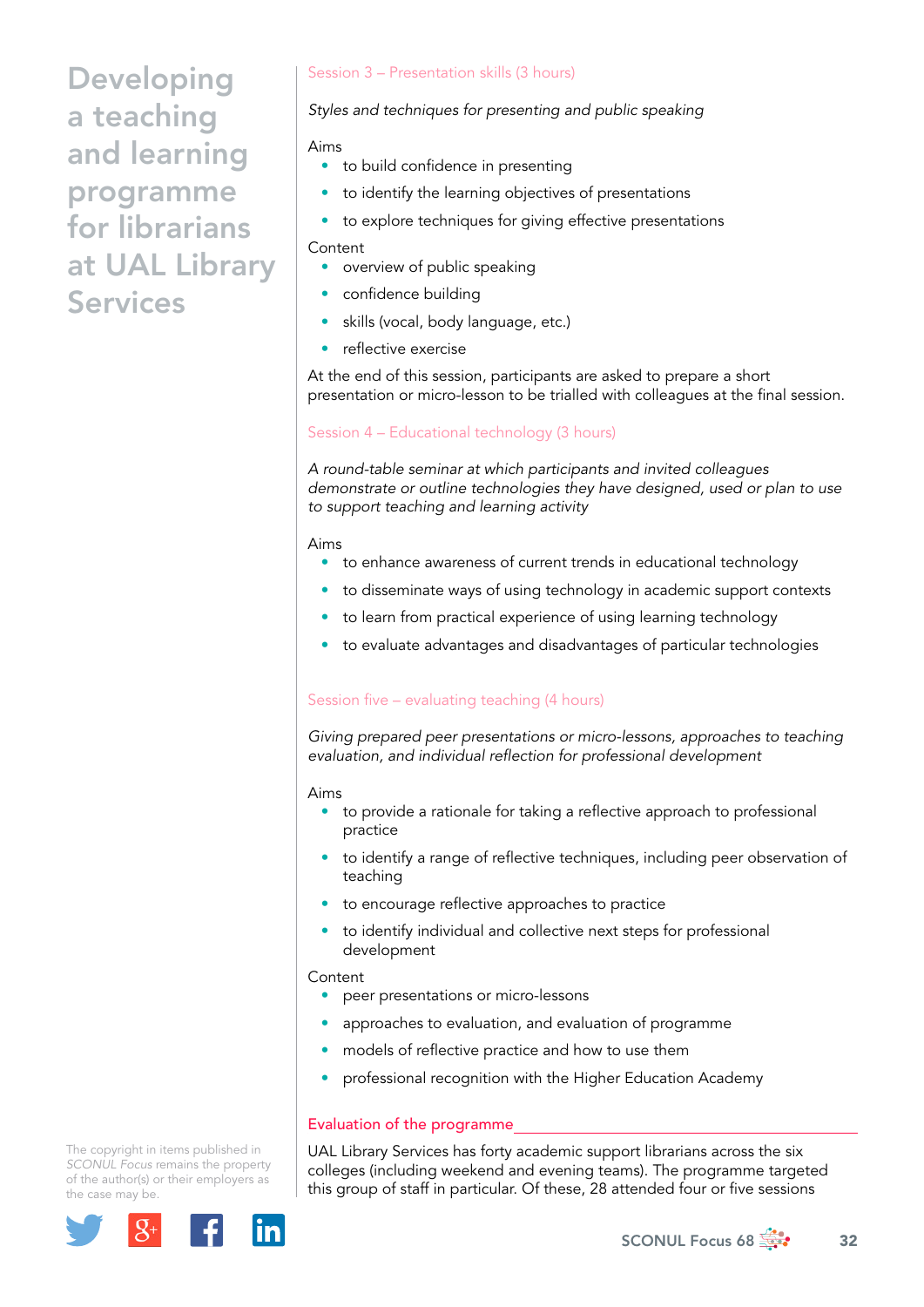and were in a strong position to evaluate the whole-programme experience. The remainder attended individual sessions, depending on their availability. Evaluation was completed by means of a collective reflective exercise and individual feedback via email. Whether the librarians attended all sessions or just a selection, feedback was very positive:

*I thoroughly enjoyed the training, and I'm glad you encouraged me*  to attend although I'll be studying on the PG Cert this coming year. I *found that the sessions in the CDP programme gave me a really good idea of what to expect from the actual PG course. (Academic Support Librarian, London College of Fashion)* 

*It was excellent to have the opportunity to talk to librarians across the department, sharing good practice, challenges and anxieties. There are a number of practical things I hope to explore further: using games, screen recording, using learning outcomes more formally, using observations, increasing interactivity and fun especially in lecture based sessions. (Assistant Academic Support Librarian, Chelsea College of Arts)*

*Sharing the sessions with so many colleagues from CSM [Central St Martins] and other sites has given me the confidence and reassurance that I can now approach other academic support librarians to discuss the planning and delivery of information skills sessions. Sharing ideas and discussing our role in teaching and learning was the most valuable part for me. (Academic Support Librarian, Central Saint Martins)*

Evaluation also revealed some of the personal realisations resulting from engagement in the programme. These included 'epiphany moments' when librarians realised, for example, that they 'really are teachers' and that they can experiment with and 'own' teaching design.

### Impact

The programme has enabled Library Services to move forward with some of its student experience and transformative education strategic objectives. A year after programme delivery, academic support librarians are taking a more creative approach to teaching and learning support, which is manifested in a number of ways:

- increased variety in information skills sessions, incorporating different and creative approaches to session planning and design
- collaboration across colleges and departments, with more codevelopment and co-delivery with other librarians, tutors and / or academics
- integration of games and gamification into sessions
- increased use of object-based learning

A further impact has been an increase in confidence among academic support librarians, who feel more empowered and responsible for development and delivery of training and more valued as teachers within their academic teams.

#### **Conclusion**

The teaching and learning programme for Academic Support Librarians at UAL has been very well received by both those responsible for its design and delivery and those who participated. It has had the desired impact on the teaching practice of the librarians, and Library Services is in a better position to deliver some of its strategic objectives as a result.